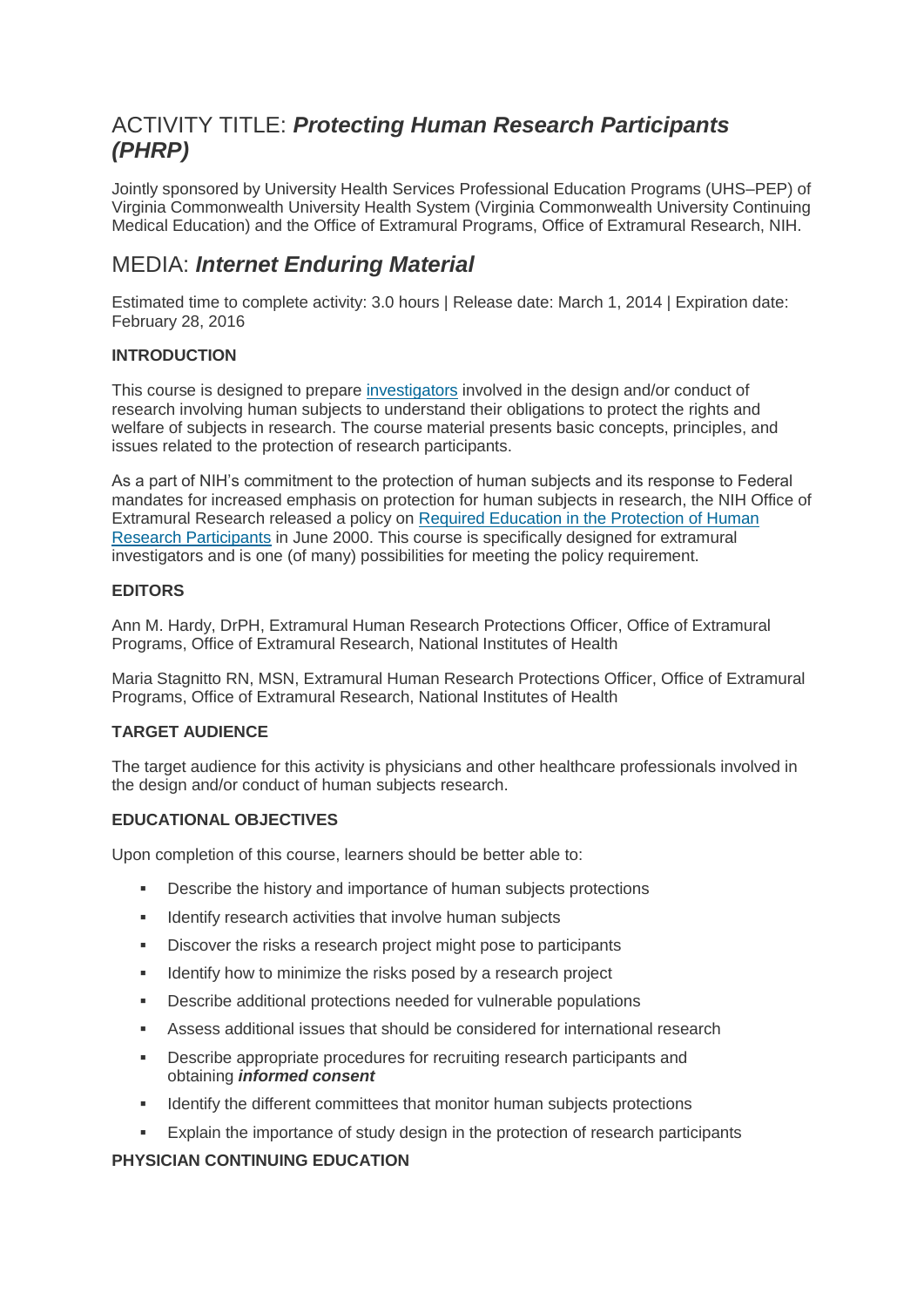### **ACCREDITATION STATEMENT**

This activity has been planned and implemented in accordance with the Essential Areas and policies of the Accreditation Council for Continuing Medical Education (ACCME) through the joint sponsorship of University Health Services Professional Education Programs (UHS-PEP) of Virginia Commonwealth University Health System and the **National Institutes of Health, Officer of Extramural Research, Office of Extramural Programs**. UHS-PEP is accredited by the ACCME to provide continuing medical education for physicians.

### **AMA CREDIT DESIGNATION STATEMENT**

UHS-PEP designates this Internet enduring material for a maximum of 3.0 *AMA PRA Category*  1 Credits<sup>TM</sup>. Physicians should claim only the credit commensurate with the extent of their participation in the activity.

## **METHOD OF PARTICIPATION**

There are no fees for participating in the Protecting Human Research Participants (PHRP) content. If after successful completion of this activity, you wish to receive *AMA PRA Category 1 Credit<sup>TM</sup>* for this activity, you must

- 1. read the educational objectives and faculty disclosures;
- 2. review the educational activity;
- 3. complete the post-activity assessment, and
- 4. click on the Link to take you to the UHS Professional Education (UHS-PEP) website to request CME credits.There is a \$25 charge to certify your participation, print your Certificate and have your CME credits recorded by UHS-PEP.

It is estimated that it will take approximately 3 hours to complete all four modules and the postactivity assessment.

#### **CME/CE CREDITS**

Physicians who complete the post-activity assessment with a score of 75% or better may view and print a Certificate of Completion immediately. Those physicians who wish to receive CME credit may access that opportunity at the conclusion of the activity.

# PLANNERS AND AUTHOR(S) DISCLOSURE STATEMENT

#### **Staff Disclosure**

These Editors, and Planners and managers at UHS-PEP and NIH have no relevant financial relationships to disclose:

- **-** Ann M. Hardy, DrPH, Editor
- **Maria Stagnitto, RN, MSN, Editor**
- **John Boothby, Planner**

#### **DISCLOSURE OF OFF-LABEL USE**

This educational activity does not contain discussion of published and/or investigational uses of agents that are not indicated by the FDA.

#### **DISCLAIMER**

Participants have an implied responsibility to use the newly acquired information to enhance patient outcomes and their own professional development.